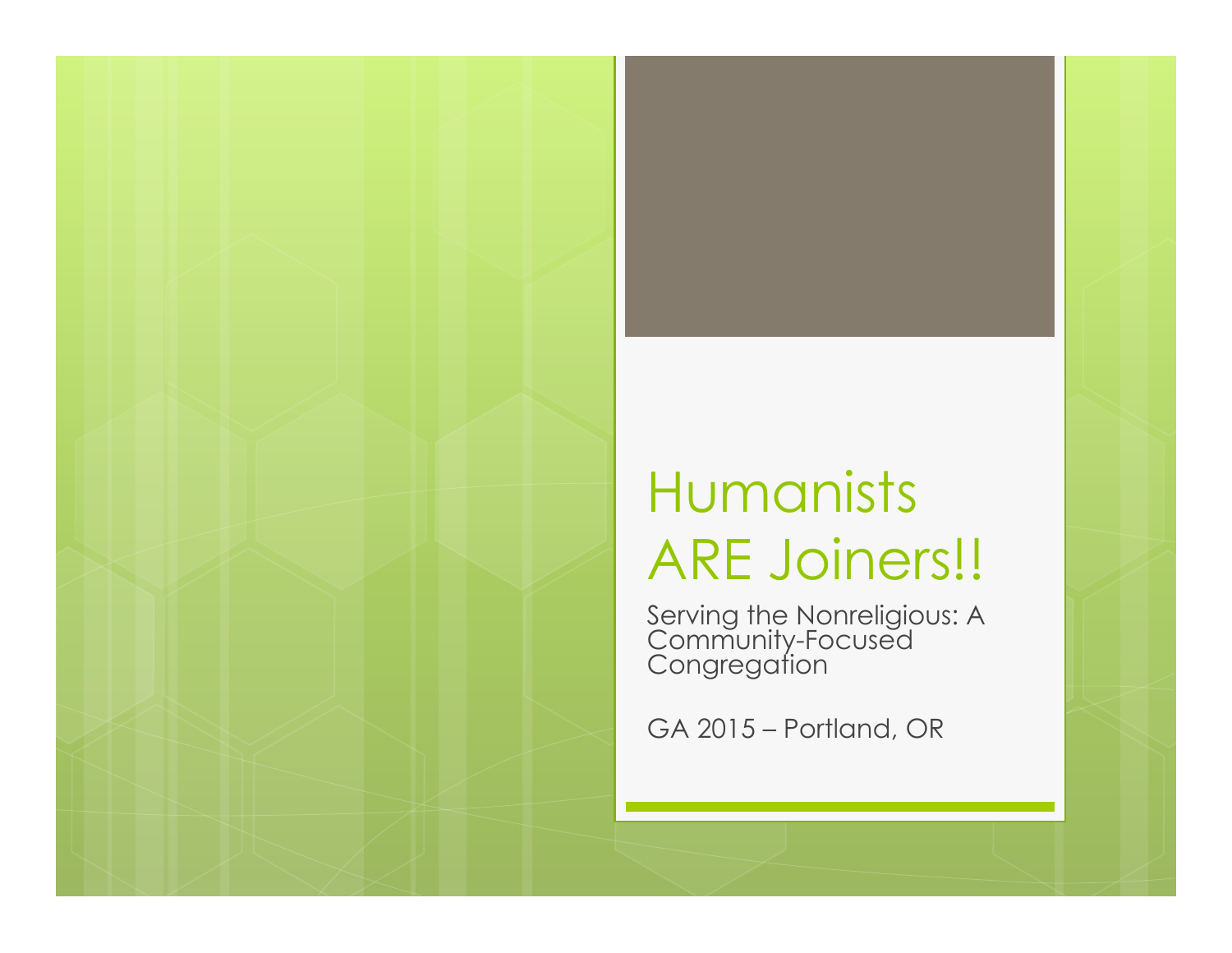## Humanists ARE Joiners

- **o** The question is what sorts of things can we offer them that is worth that precious free time?
- **o** So what can we offer Humanists, Atheists, and Nontheistic UU's that Starbucks, the Library, or the Liberal Christian Community doesn't?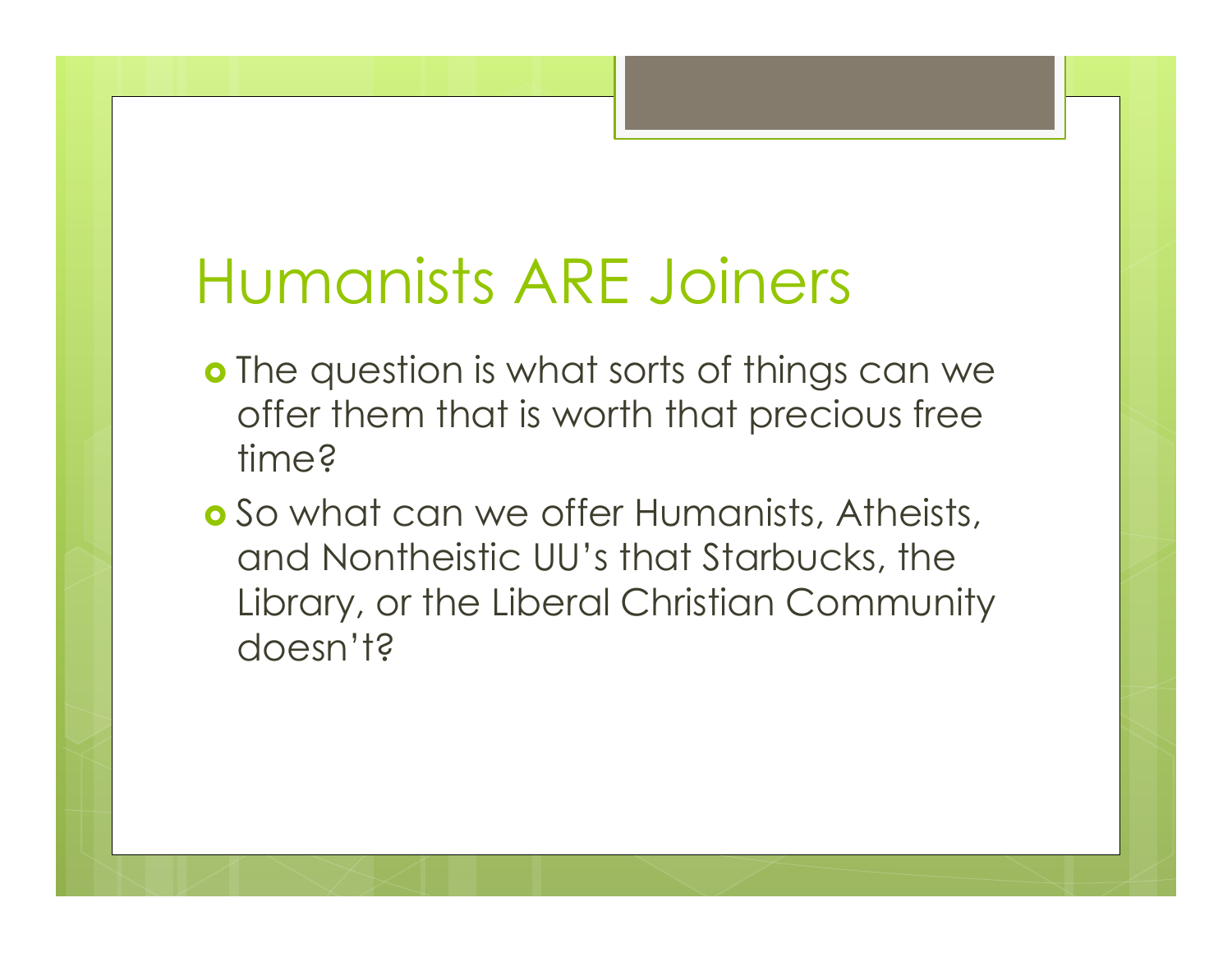# **After Brunch**

meet new people, make new friends, explore new things

**•** We are creating & promoting casual meet up spaces for young adults in the Uptown, Loring Park, and surrounding neighborhoods. We do something in the afternoon or early evening on Sundays after brunch!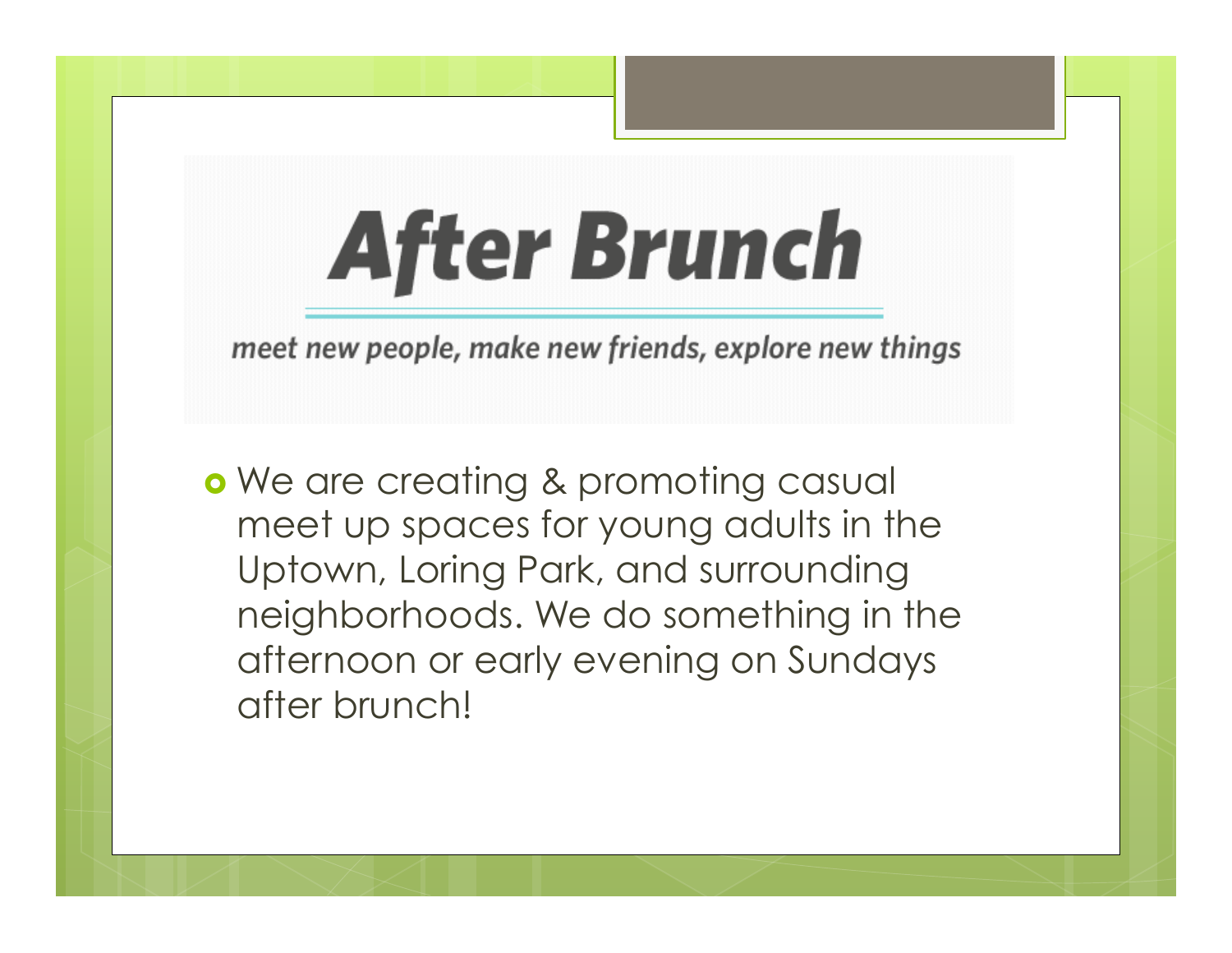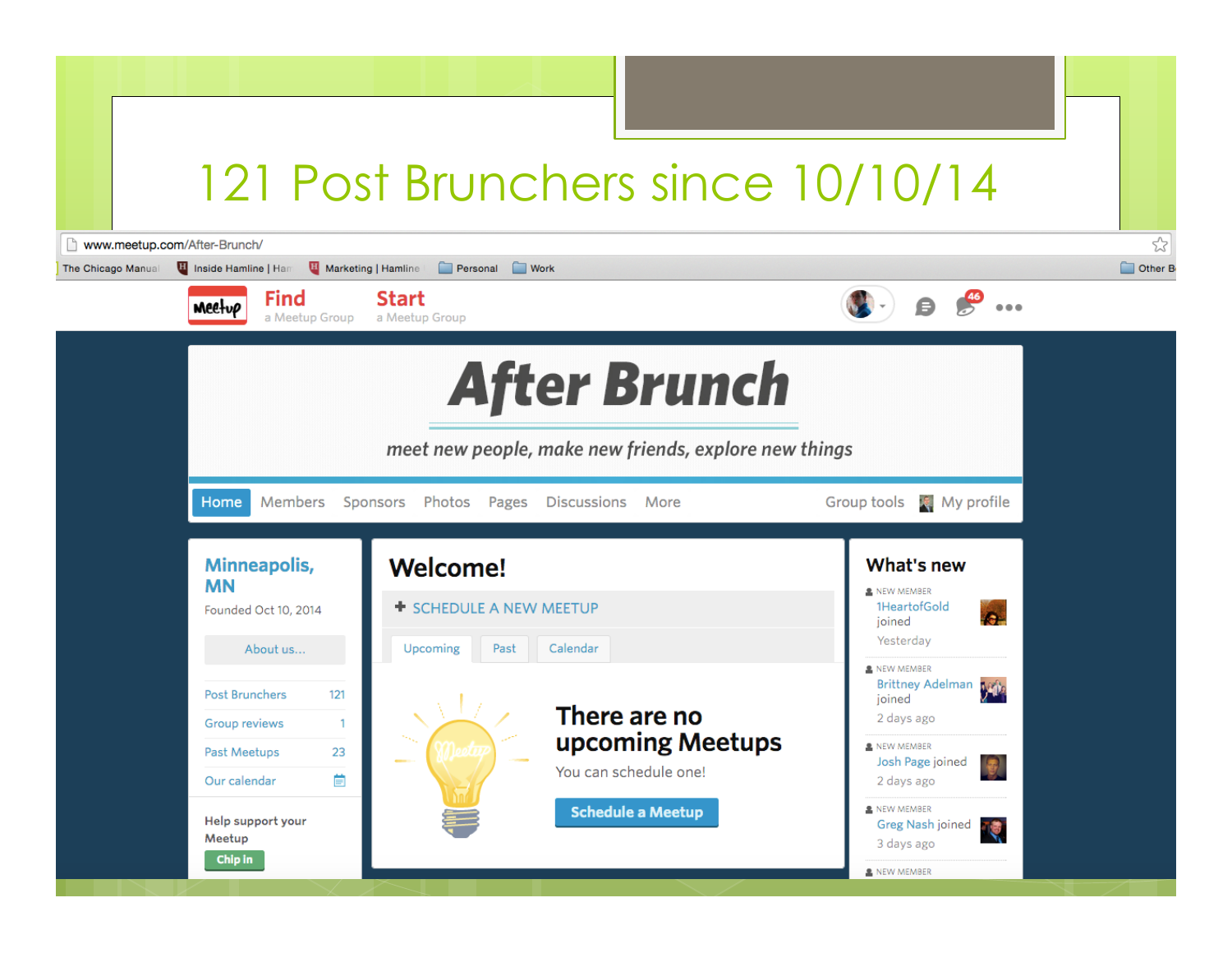## What is After Brunch?

- **o** IST SUNDAY
	- o Coffee & Conversation: 2 – 4 p.m.
	- **o** Loring Park Dunn Bros.
- **o** 2ND SUNDAY
	- **o** Sunday Assembly MSP: 2 p.m.
	- **o** First Unitarian Society of Mpls

**o** 3RD SUNDAY

- **o** Connect & Reflect Happy Hour:  $5 - 7$  p.m.
- Loring Kitchen & Bar
- 4TH SUNDAY
	- **o** Gaming Fun:  $2 5$ p.m.
	- **o** Twin Cities Leather & **Latte**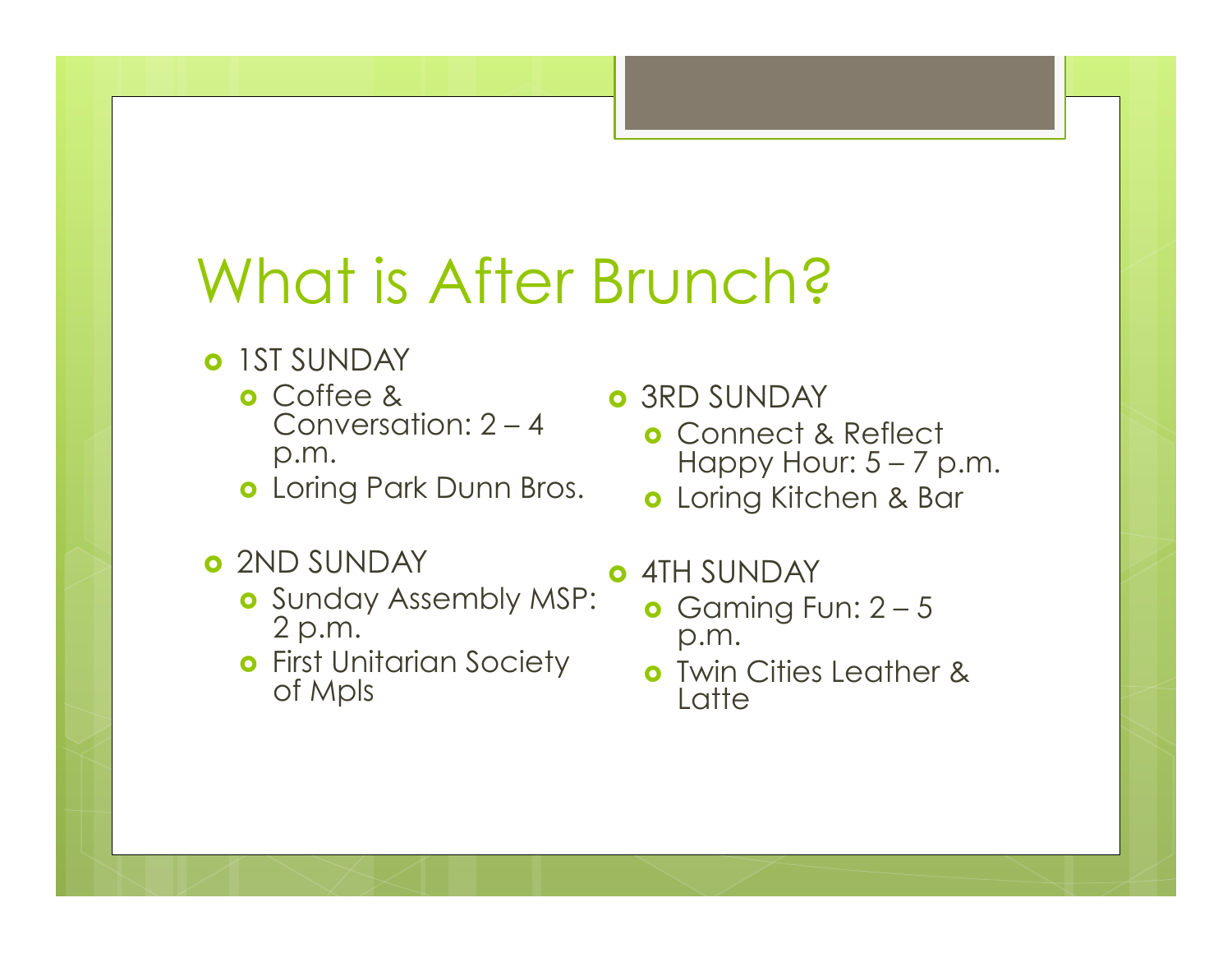# HUMANIST Programming

- o We can offer unapologetically humanist programming.
- UU Congregations can still obviously offer a myriad of other things but we can also advertise Humanist Assemblies, Humanist Book Groups, etc.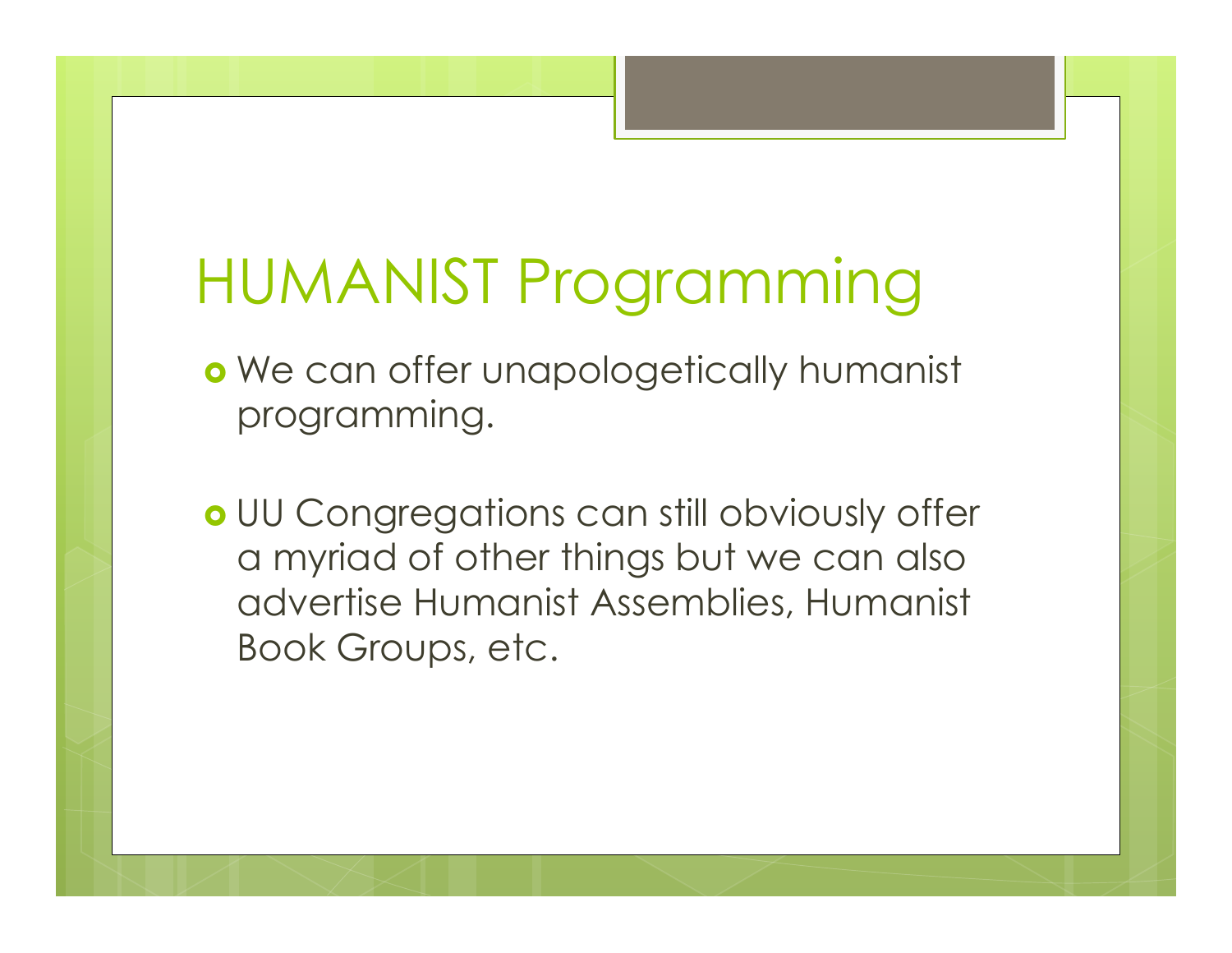### Where to start?



- **o** Kochhar Online Humanist Education kohe.humanistinstitute.org
- **o** Free Online Courses o Take them offline!
- Paid Online Courses **o** Build a whole program with them!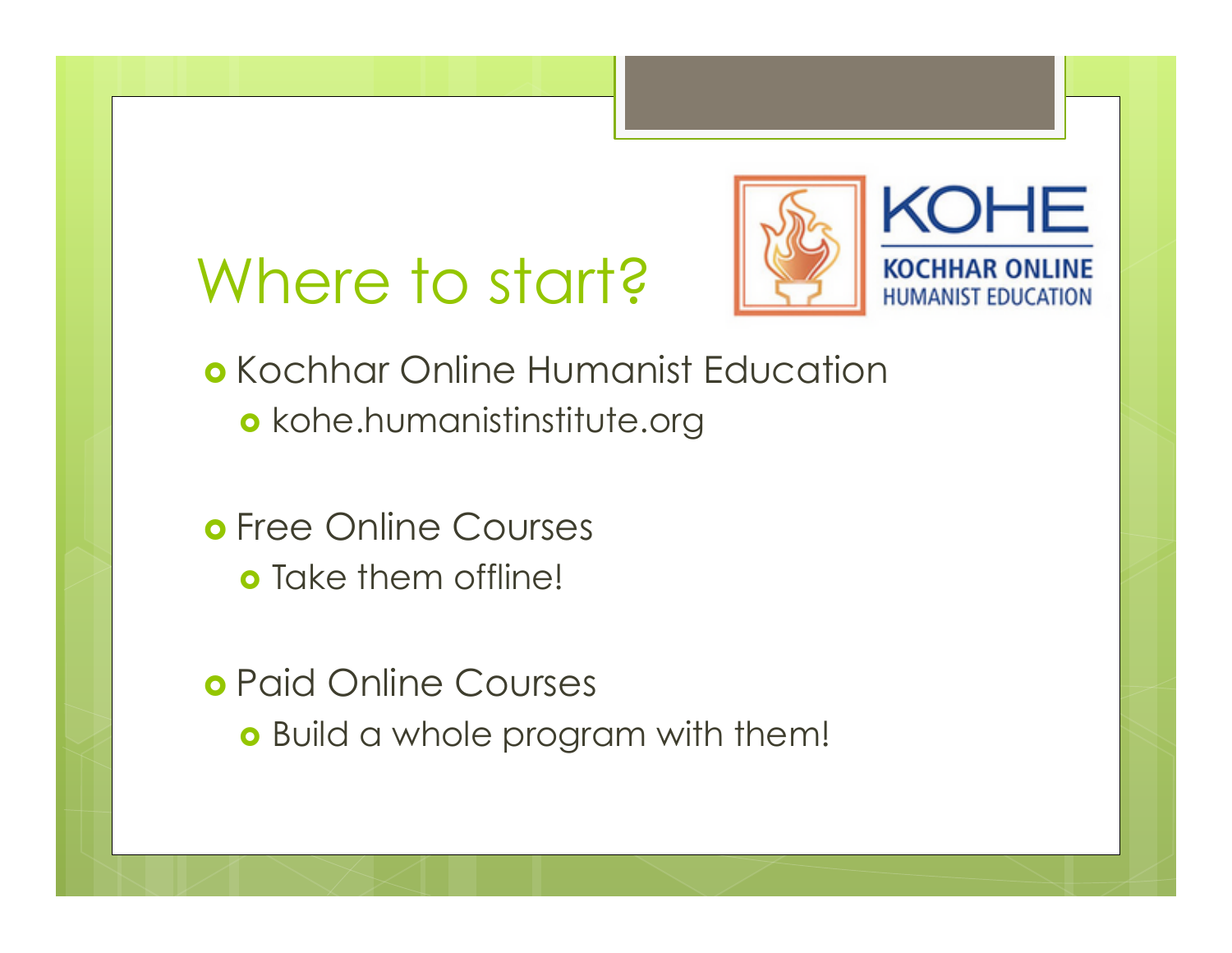# Bringing Humanism Home

- **•** Bringing Humanism Home is a compilation of humanist lesson plans intended for families or communities interested in practicing and exploring humanists values, principles and beliefs
- Ages 3-18
	- o Self to Self
	- **o** Self to Others
	- **o** Self to Community
	- **o** Self to the Natural Environment
	- Self to the Future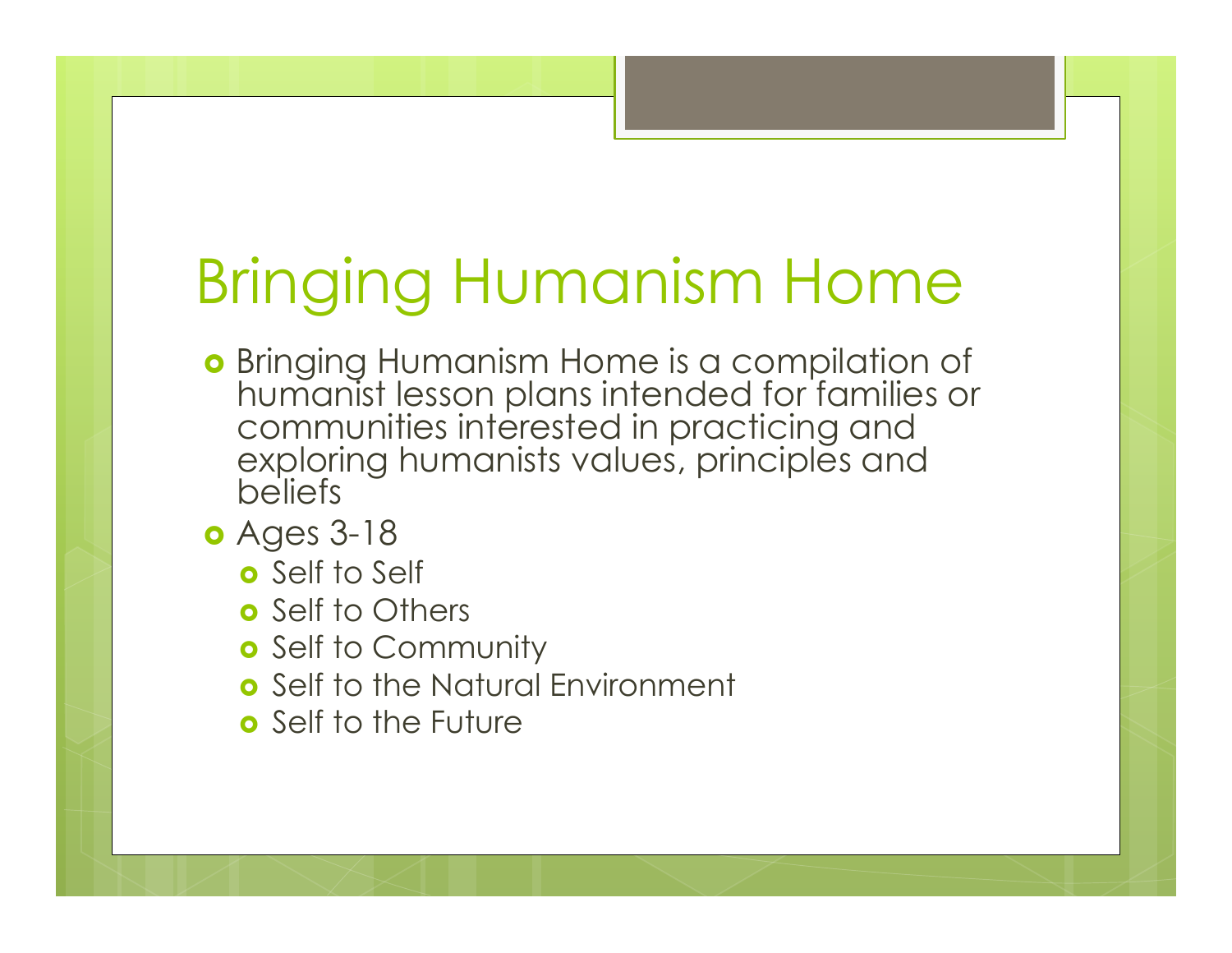#### Our own UU programs

- o Our Whole Lives
- o Neighboring Faiths
- Coming of Age & Credos